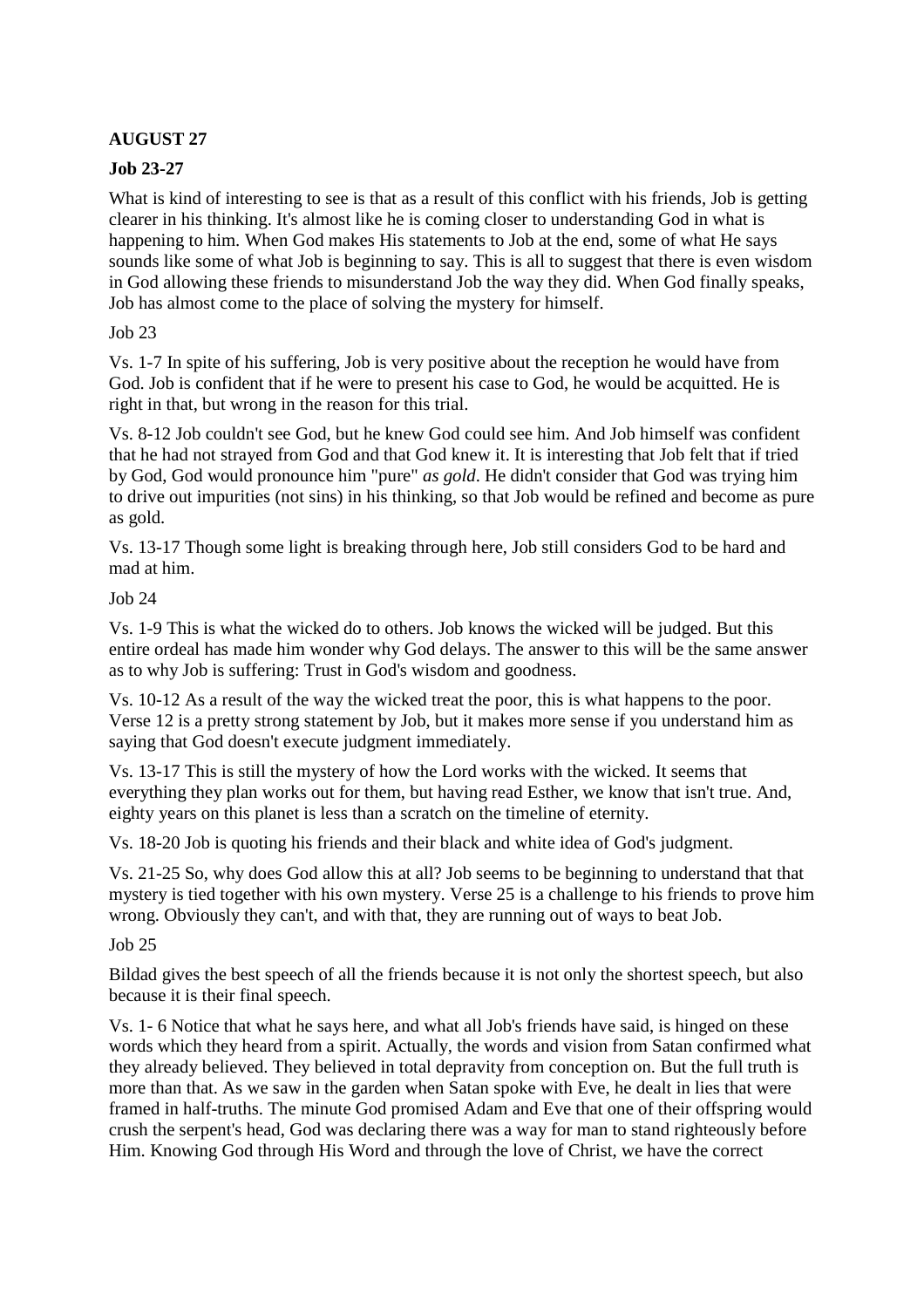answer. Job knew that a future righteousness existed in the promise of God to Adam and to Noah and he held to this in his heart because he knew God.

V. 6 There is no reason for us to be proud, but I'm not sure that this kind of self-effacement is honoring to God either. We need to see ourselves in Christ.

Job 26

From here to chapter 31 are Job's closing words of argument. This part of Job's argument seems to show that God's power and ways are deeper than our understanding. That will be good for Job to remember in a few chapters.

Vs. 1-4 It seems that Job is showing them that they have helped no one by what they have said. Even though it was God who gave them breath, whose breath actually came out of their mouths?

Vs. 5-14 As Job described God's ways and showed his accusers that he knew a lot about God, Job failed to apply God's wisdom to his own situation. In describing God's power like this, Job was not giving God the trust He deserved. His power is irresistible and beyond our understanding, but His character of love doesn't change.

Vs. 13 and 14 continue the theme of God's breath, by mentioning both wind and whisper.

Job 27

Vs. 1-6 Job still thought he got a raw deal from God. Notice that the theme of breath from 26:4 is still being developed. Job said that as long as he had breath, he would continue to follow God in integrity and hold to his own innocence.

Vs. 7-10 This is a warning to his friends. They accused him of being wicked; now Job says that their behavior toward him defined them as being wicked.

Notice *will* in vs. 9-10. Job is defining a godly person. He cries to God, delights in the Almighty and calls upon God at all times. That is a very interesting definition of the righteous, virtually hidden in the text.

Vs. 11-12 Now Job will tell them about the wicked.

Vs. 13-23 But Job acknowledges that the wicked eventually are judged. He just doesn't include himself with the wicked. He is still thinking along the old lines: "The wicked get judged, the righteous get blessed. I'm righteous and have incurred judgment, so God made a mistake." God will correct this wrong thinking in a few chapters.

As we think of our work in the harvest, we need to remember that there is judgment coming for all who do not turn to Christ as their Savior. While God is showing us something important behind the events of Job's life and the pruning He is doing in Job's life, the storm of God's judgment is on the horizon of the field of harvest. We need to submit to our Lord and follow Him, making disciples, who make disciples.

## **2 Corinthians 1:12-2:11**

2 Corinthians 1:12-24

V. 12 Paul is gently defending himself here. His mention of conscience, simplicity, sincerity, etc., shows that he's dealing with criticism. Notice that the mention of *earthly wisdom* is sort of what Paul said in 1 Corinthians 1.

Vs. 13-14 Paul had no hidden agenda or ulterior motives as he worked in the harvest. Especially in the case of Corinth, he didn't allow them to help him financially. It must have been apparent that they didn't trust him. In accepting the message that Paul brought; however, they acknowledged Paul as a servant of Christ. Paul hoped that when they were glorified before Christ, that they would be proud of knowing Paul as the servant the Lord sent to them.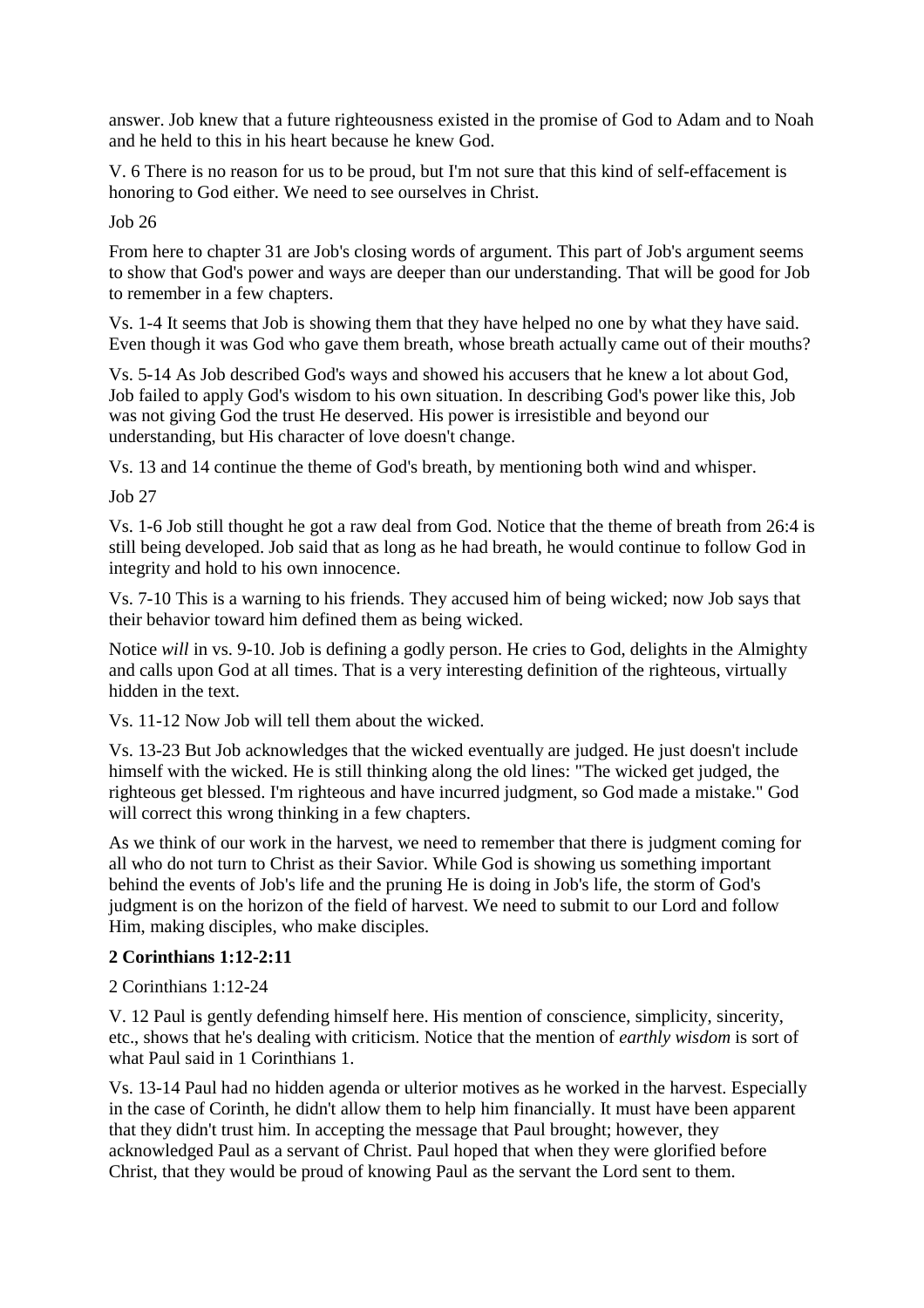Vs. 15-24 What you notice in this section is Paul's outpouring of heart to show the Corinthians that he loved them and was working for their good. This will be typical of the letter up to chapter 9. This gentleness and expression of how God soothed Paul's own heart will explain some of his digressions. It is sad that Paul had to live under this tension and suspicion, but as a result God tempered his heart; and we have this letter and what Paul taught about the Lord and leading His people.

V. 17 I think the best way to understand this is as follows. At the end of 1 Corinthians, Paul mentioned that neither he nor Apollos would be able to visit them. The Corinthians apparently had deep issues that needed an authority figure. It seems that Paul made an unplanned visit to Corinth, and it was a real showdown with a group or an individual. Whatever it was, it was hard. He planned to go again; but instead of risking another confrontation, he decided to send a very strong letter suggesting that the church or churches of Corinth should follow the Lord and exercise discipline. The fact that Paul decided to forgo this second visit was used by his critics to show that Paul was insincere.

Vs. 18-22 Paul is motivated by the glory of God and the work of Christ, not politics. His only interest was in their growth in Christ. Instead of looking at people and motives, they needed to look at the "non-vacillating" effect of the power of Christ among them. They came to know Christ who fulfills all of the promises of God. Not only did they find the power and working of Christ, Paul pointed to the faithful workers of God among them. They should have felt honored because of the heartfelt love of men like Silvanus, Timothy, Paul and others. God would faithfully continue working with them, and they should have been thankful for all the effort being made on their behalf. Both Paul's conscience and God bore witness to Paul's sincere intentions and pure handling of this matter.

Vs. 23-24 Do you see how Paul was trying to answer their suspicions and still express his love? Paul didn't "lord it over them," but worked with them, even taking their immaturity into account.

### 2 Corinthians 2:1-11

V. 1 After sending 1 Corinthians, Paul made an unplanned visit; and it was a hard one.

Vs. 2-4 Apparently Paul found his "soft side." Actually, what you see is Paul letting them into his reasoning and his heart in making these decisions. These aren't "rabbit trails," but instead he is opening up to show them the process of his thinking. He is trying to describe the influence of his affection for them in making these decisions. Verse 4 is very strong and passionate. I don't think the super-apostles had this same heart for the people.

Vs. 5-11 It seems likely that this letter was sent to reprimand someone who was creating dissension against his authority. This guy and Paul probably had it out. Rather than Paul going back to confront this person, he wrote the letter to tell the church to correct this man before Paul returned. This action showed their spiritual maturity in standing for Paul and following the Word. Paul reminded the church to show love and forgiveness to this repentant person.

Just as side note here, look at these things that Paul wrote regarding conflict in the church.

2 Timothy 2:24-26 *- And the Lord's servant must not be quarrelsome but kind to everyone, able to teach, patiently enduring evil,* <sup>25</sup>*correcting his opponents with gentleness. God may perhaps grant them repentance leading to a knowledge of the truth,* <sup>26</sup>*and they may come to their senses and escape from the snare of the devil, after being captured by him to do his will.* 

And the following was actually written from Corinth when Paul made his scheduled visit over the winter. *I appeal to you, brothers, to watch out for those who cause divisions and create obstacles contrary to the doctrine that you have been taught; avoid them.* (Romans 16:17)

I once spoke to a member of a search committee who expressed a major problem with someone on the church's board. My advice to him was to take care of the problem before they hired a